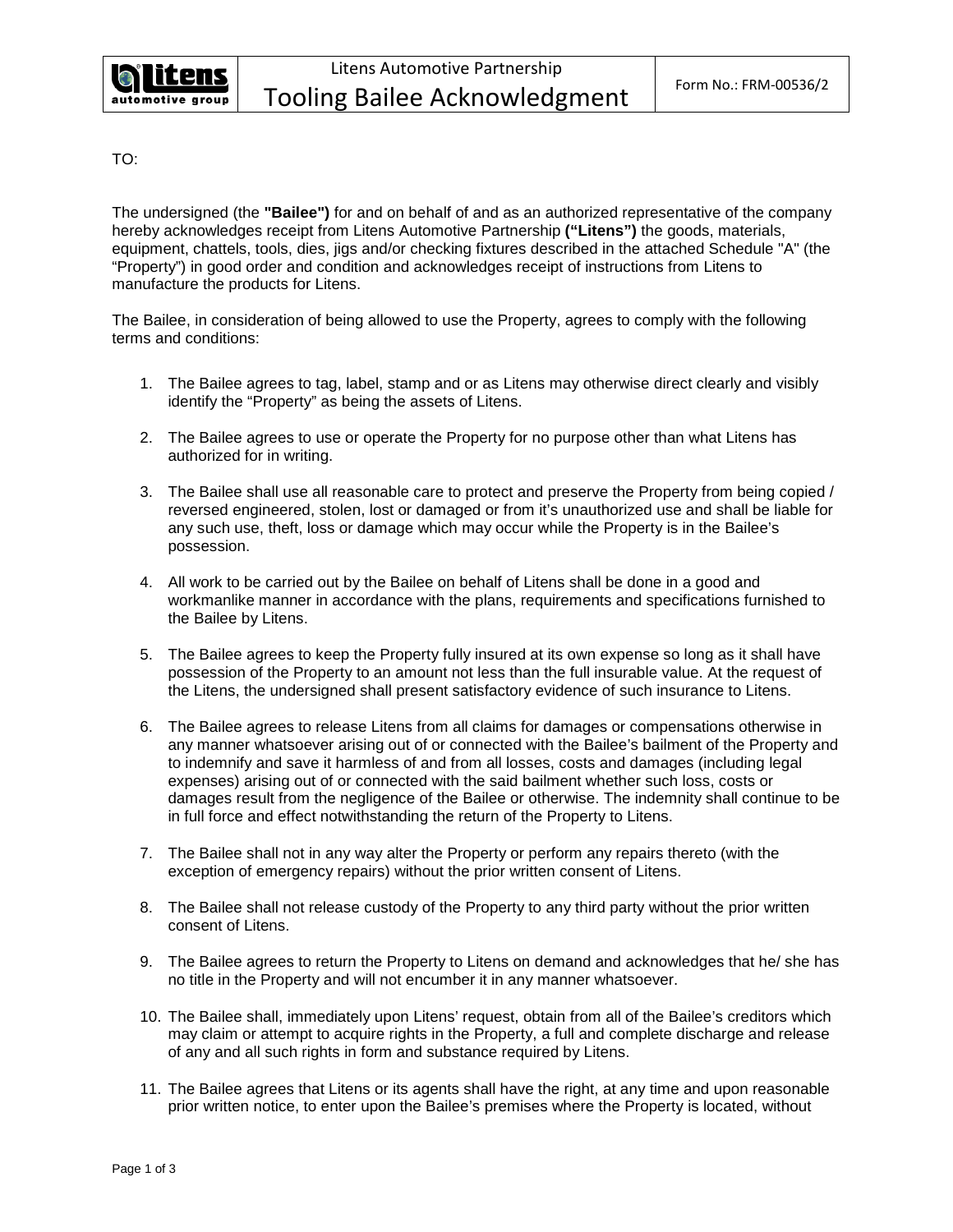

Litens Automotive Partnership Tooling Bailee Acknowledgment Form No.: FRM-00536/2

payment of any additional compensation, and remove the Property. The foregoing right of access shall continue for so long as is reasonably necessary to remove or complete the removal of Property. Without limiting the foregoing, Litens shall be entitled to immediately enter upon the Bailee's premises for the purpose of removing any Property related thereto from the Bailee in the event that the Bailee becomes insolvent, makes an assignment in favor of its creditors or a proposal in bankruptcy to its creditors, has a petition for a receiving order presented in respect of it, initiates proceedings for its winding-up, liquidation or dissolution or has a receiver appointed in respect of it or its property.

12. The Bailee agrees to promptly do, execute, deliver or cause to be done, executed and delivered all further acts, documents and things as may be reasonably required for the purposes of giving effect to the terms of this Bailee Acknowledgement.

The terms and conditions of this Bailee acknowledgment shall ensure the benefit of and be binding upon the parties hereto, their respective heirs, executors, administrators, legal representatives, successors and assigns, and shall remain in full force and effect until such time as the Property has been returned to Litens.

|                 | Dated at                 | ______________________________,this _______________ day of _____________________ |  |  |
|-----------------|--------------------------|----------------------------------------------------------------------------------|--|--|
|                 |                          |                                                                                  |  |  |
|                 |                          |                                                                                  |  |  |
|                 | Authorized<br>Signature: |                                                                                  |  |  |
| Name:           |                          |                                                                                  |  |  |
| Title:          |                          | <u> 1989 - Johann Stein, mars an de Britannich (b. 1989)</u>                     |  |  |
|                 |                          | I hereby confirm that I have the authority to bind the Company                   |  |  |
| <b>Witness:</b> |                          |                                                                                  |  |  |
| Signature:      |                          |                                                                                  |  |  |
| Name:           |                          |                                                                                  |  |  |
| Title:          |                          |                                                                                  |  |  |